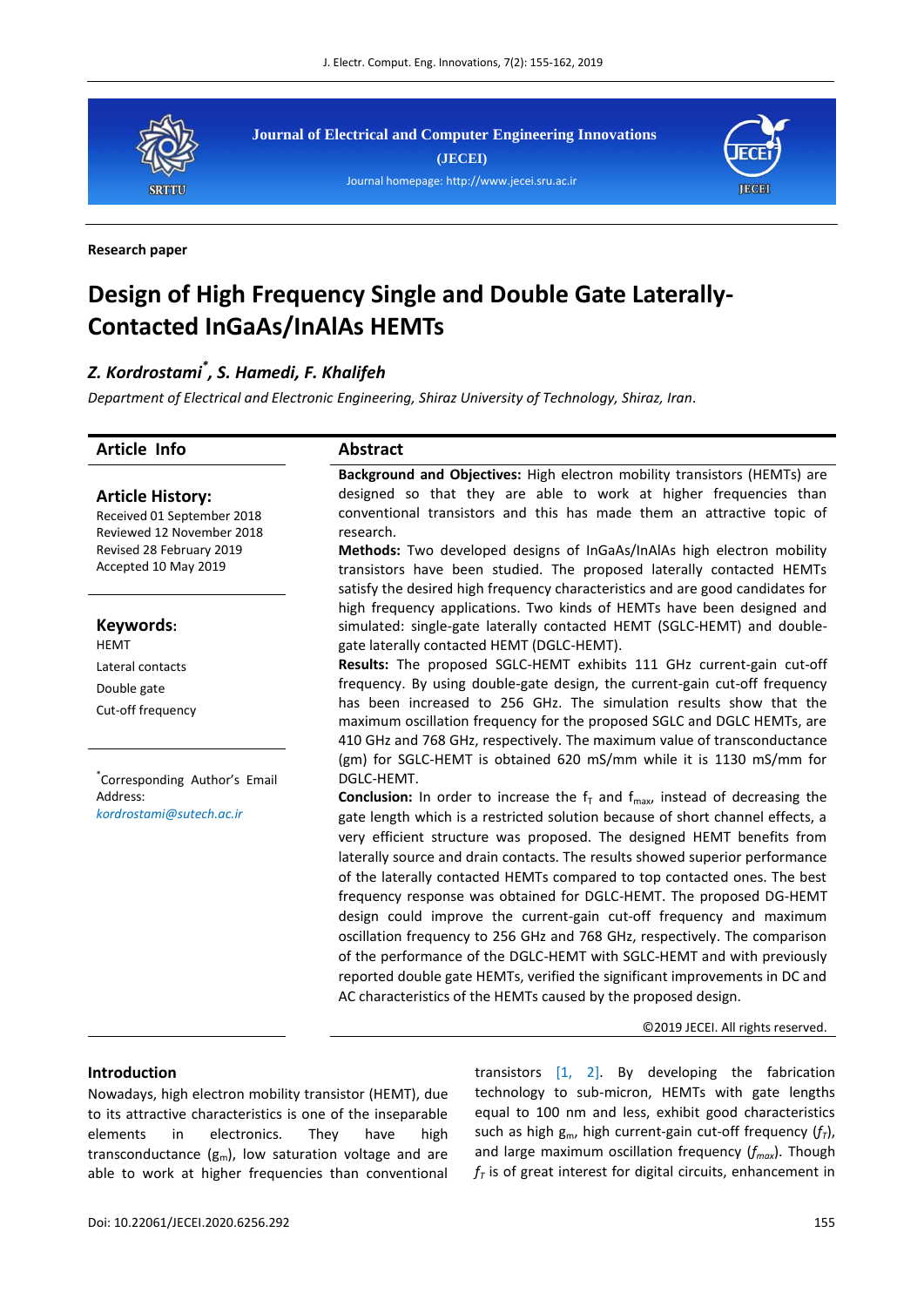*fmax* is also required for analog and power applications [3]. The main cause of reduction in  $g_m$  with increasing  $L_g$ is its inability to maintain the desired aspect ratio  $(\alpha = L_g/d)$  [4], where d is the distance between the gate electrode and hetero-interface. For a SG-HEMT with 300 nm gate,  $f<sub>T</sub>$  and  $f<sub>max</sub>$  have been reported as 108 GHz and 349 GHz, respectively [5]. Also, for a DG-HEMT with 50 nm gate length, the  $f<sub>T</sub>$  and  $f<sub>max</sub>$  have been reported as 162 GHz and 417 GHz, respectively [6]. Until 2014, the fastest HEMTs with  $f_T = 664$  and  $f_{max} = 681$  GHz have been fabricated based on InAlAs/InGaAs/InAlAs heterostructures [7]. These large values of frequencies can be obtained due to the high electron mobility  $(\mu_e)$ and high saturation drift velocity of electrons in these heterostructures. The electron mobility,  $\mu_{e}$  can be increased by reducing the molar fraction of In in a InGaAs quantum well (QW) because of the increase in the effective electron mass [8]. In addition,  $\mu_e$  in HEMT, PHEMT, and metamorphic HEMT (MHEMT) can be increased by some methods such as improving the structural quality of the spacer layer in the barrier [9], using a well-designed heterostructure [8, 10], and improving the fabrication technology [11]. With the goal of improving the HEMT performance, several researches have been conducted on increasing the maximum oscillation frequency [12, 13], designing and fabricating good contacts [14-16], surface passivation [17, 18], and etc. Engineering of the transistor contacts has always been an attractive topic [19]. In this paper, the effects of the lateral source/drain contacts on the device performance have been investigated. The single gate and double gate HEMTs with lateral contacts have been simulated and their high frequency characteristics have been compared.



Fig. 1: The conventional top-contacted structures (SG-HEMT and DG-HEMT).

InGaAs/InAlAs single gate laterally contacted HEMT (SGLC-HEMT) and double gate laterally contacted HEMT (DGLC-HEMT) have been designed and studied with the goal of obtaining very high  $f<sub>T</sub>$  and  $f<sub>max</sub>$ . A brief

explanation of InGaAs/InAlAs HEMTs have been presented in Section 2. Designed SGCL-HEMT and DGCL-HEMT structures are introduced in Section 3. Simulation results and discussions are presented in Section 4 and finally the paper is concluded in Section 5.

#### **InGaAs/InAlAs HEMTS**

In this paper we focus on InGaAs/InAlAs HEMTs. Two of most important parameters of III-V semiconductors that dictate their functionality in a device are the bandgap and the lattice constant. By exploiting the bandgap difference of III-V materials, it is possible to increase carrier concentration in the channel of transistor. This is done by forming a heterostructure using a doped wider bandgap material (e.g., InAlAs) and an undoped lower bandgap material (e.g., InGaAs). Bandgap of InGaAs and InAlAs are 0.76 eV and 1.48 eV, respectively [20]. Electrons fall into a trap due to formation of quantum well near the junction. Because channel is formed in InGaAs layer and this layer is donorfree, impurity scattering is absent at the channel which causes high mobility of electrons. For lattice matching, the mole fraction of  $In_x$  for  $In_xGa_{1-x}As$  and  $In_xAl_{1-x}As$ compounds should be 0.53 and 0.52, respectively.



Fig. 2: The proposed single gate and double gate laterally contacted HEMTs.

#### **Proposed Laterally Contacted HEMTs**

The conventional structures of the InGaAs/InAlAs HEMTs (SG-HEMT and a DG-HEMT) have been shown in Figure 1. As can be seen in Figure 1, the HEMTs are top contacted and the source and drain electrodes are positioned on the top of the structures. In this paper, we have investigated the effect of the source and drain design on the device performance. If we change the position of the source and drain contacts from top of the device to the sides of the device, new HEMT designs would be achieved. We have proposed laterally contacted source and drain HEMTs as shown in Figure 2.

As illustrated in Figure 2, the proposed InGaAs/InAlAs HEMTs have the same heterostructures as their top contacted counterparts. But, the top contacts have been replaced by lateral contacts which will change the transistors behavior. Simulations show that the lateral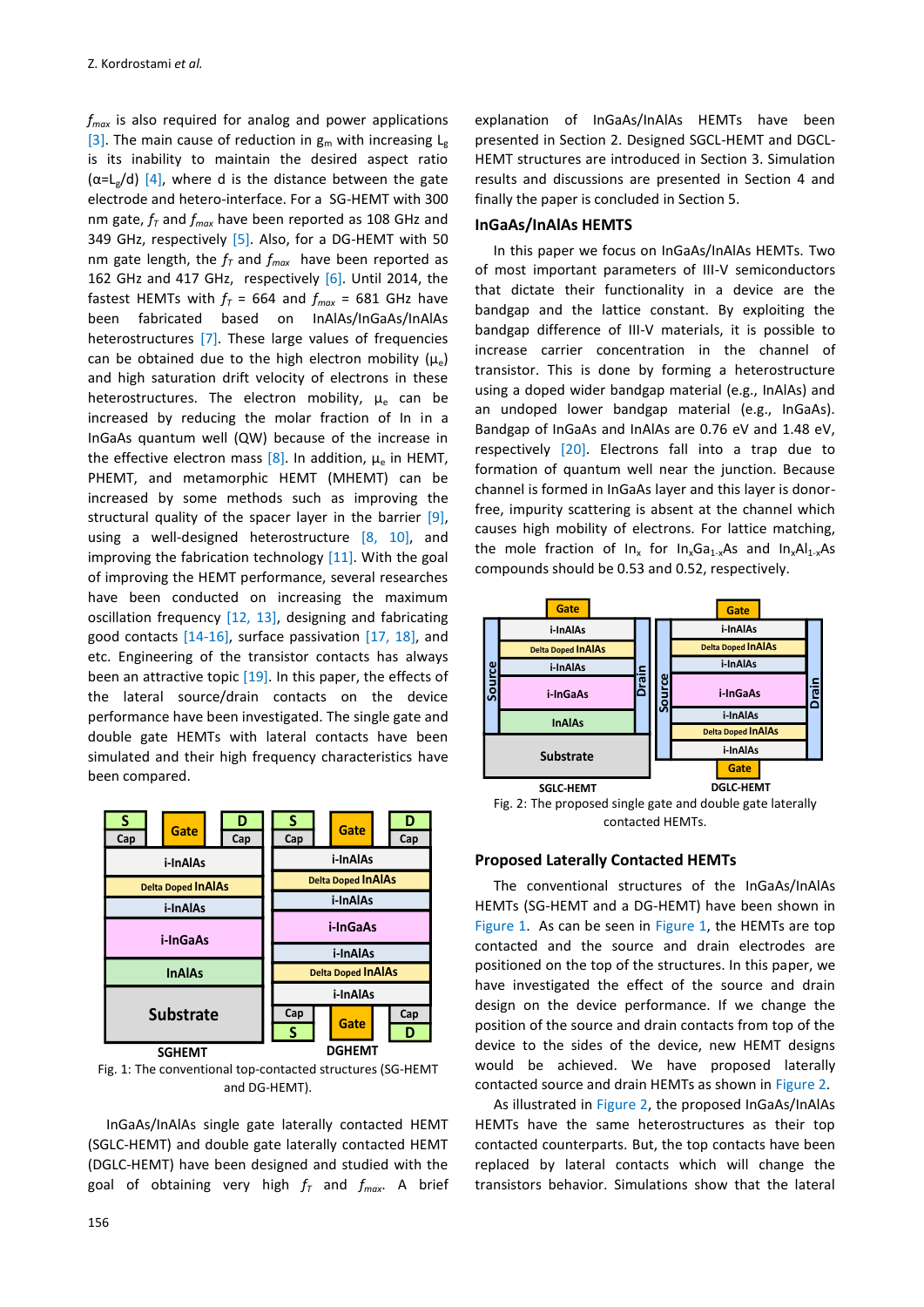contacts affect the device performance considerably. The structures of the designed SGLC-HEMT and DGLC-HEMT and their dimensions used in simulations are shown in Figure 3. As depicted in Figure 3(a), a 200 nm buffer layer of  $In_{0.52}Al_{0.48}As$  on SiC substrate layer has been used to isolate the channel from substrate layer effects in SGLC-HEMT.  $In_{0.53}Ga_{0.47}As$  channel layer with 20 nm thickness on the buffer layer forms a twodimensional electron gas (2-DEG). To supply excess electrons to the channel, a heavily doped (1018  $\text{cm}^{-3}$ ) 5 nm thick delta-doped layer, has been introduced. In order to reduce the columbic interaction between diffused electrons in channel and the ionized donors of delta-doped layer, a very thin In0.52Al0.48As layer (2 nm) as a spacer has been located between channel layer and delta-doped layer. Schottky layer with thickness of 15 nm has been designed on top of delta doped layer. To avoid the parallel conduction effects, this layer is undoped. Finally, highly doped (1018 cm<sup>-3</sup>) In<sub>0.53</sub>Ga <sub>0.47</sub> as a cap layer with 10 nm thickness has been introduced to make good Ohmic source and drain contacts. The main idea in HEMTs is conduction through an undoped channel with a special heterojunction design to increase the mobility and switching speed of the transistor (electrons in the 2-DEG channel do not undergo impurity scattering and hence exhibit high mobility and velocity). If in addition to the channel, another conduction path exists (parallel conduction), it will slow down the device. That is why the Schottky layer with thickness of 15 nm on top of delta doped layer should be undoped to avoid parallel conduction. Each layer's mission in the proposed HEMT is as follows. The schottky layer is an intrinsic (undoped) InAlAs to avoid the parallel conduction effects. Below that, a thin heavily doped (5nm) layer of InAlAs (delta-doped layer), is introduced to supply excess electrons to the channel. A spacer layer of InAlAs with 2nm thickness is used as a sandwiched between the channel and delta doped layer in order to reduce the columbic interaction between diffused electrons in channel and the ionized donors of delta doped layer. Two-dimensional electron gas (2-DEG) is formed in undoped narrowband InGaAs layer of 20nm. A buffer layer of 200nm was used to isolate the channel from being affected by the substrate effects. AlInAs layers have to be undoped (schottky layer and spacer layer). If an AlInAs layer is doped (delta doped layer), its electrons should fall from doped InAIAs and trap in InGaAs (undoped channel) due to formation of quantum well near the junction. This way the conduction is limited to the channel and parallel conductions are eliminated to avoid slowing down the transistor. In our proposed design, source and drain electrodes has been placed at sides of the structure. The drain-source spacing of 1.5 μm is used for simulation study.



Fig. 3: 2D cross sectional view of a) SGLC-HEMT, b) DGLC-HEMT.

 In order to achieve a high frequency InGaAs/InAlAs HEMT, we propose the DGLC-HEMT structure. The high frequency performance of this transistor is verified in the upcoming sections of the paper. As seen in Figure 3(b), compared to SGLC-HEMT, in DGLC-HEMT structure, all layers except buffer layer are duplicated symmetrically around the central channel. In order to fabricate the double gate device, first, like SGLC-HEMT, all layers are introduced. Then, by using transfer substrate technique [21] and removing buffer and substrate layers, all SGLC-HEMT layer are introduced to the back side of the wafer. T-gate contacts are introduced by using  $SiO<sub>2</sub>$  insulators. Thickness and doping concentration of different layers of the simulated SGLC-HEMT and DGLC-HEMT are tabulated in Table 1.

Table 1: Parameters of the Designed Structure

| Layer       | <b>Thickness</b><br>(nm) | Doping<br>$\text{(cm}^{-3}\text{)}$ |
|-------------|--------------------------|-------------------------------------|
| Cap         | 10                       | 1e18                                |
| Schottky    | 15                       |                                     |
| Delta-Doped | 5                        | 1e18                                |
| Spacer      | 2                        |                                     |
| Channel     | 20                       |                                     |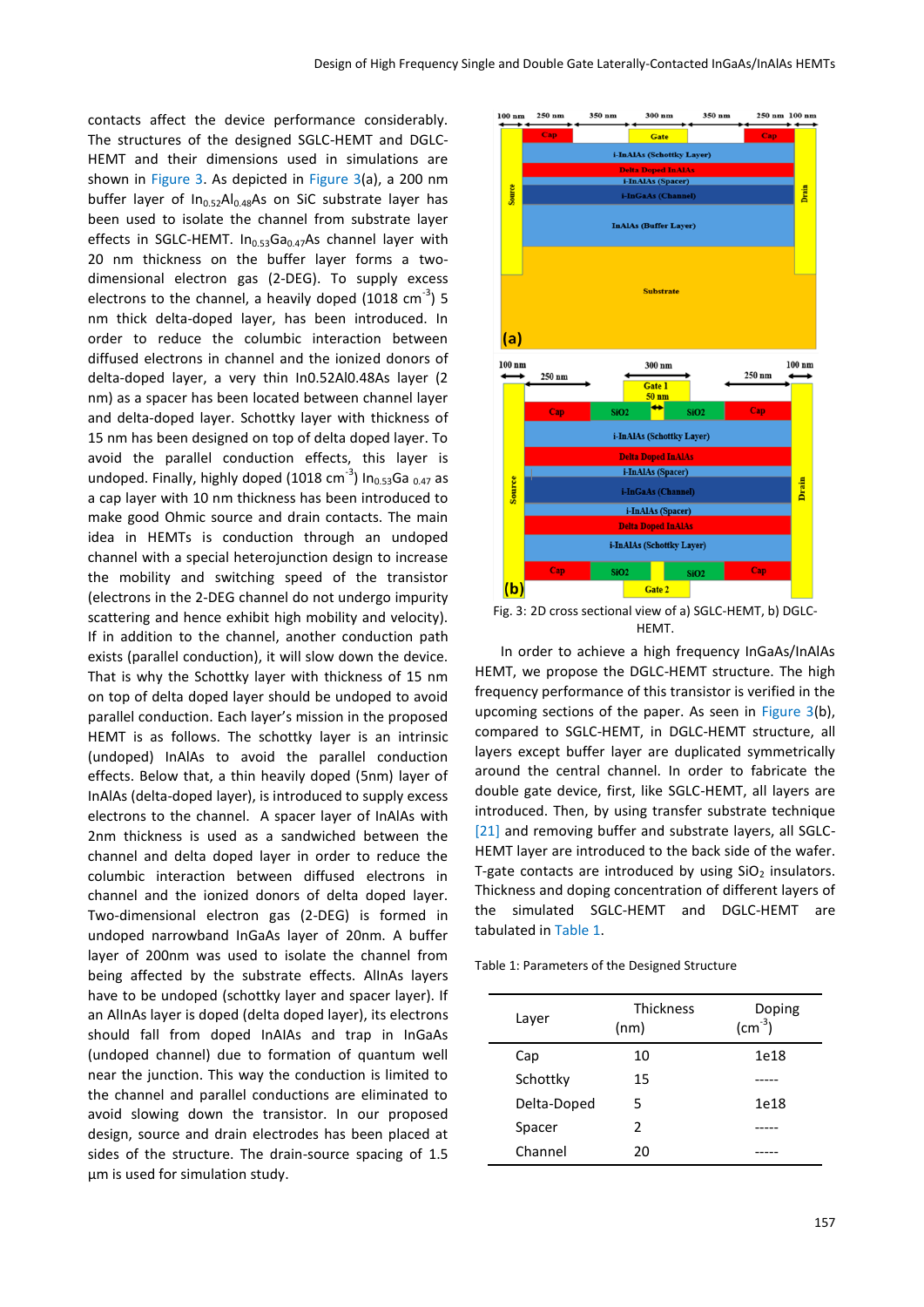# **Results and Discussions**

In this section, the InGaAs/InAlAs SGLC-HEMT and DGLC-HEMT have been simulated. The channel lengths have been chosen so that the results can be compared to other works. The parameters such as the drain current, transconductance  $(g_m)$ , current-gain cut-off frequency (*fT*) and maximum oscillation frequency (*fmax*) have been calculated and compared. The comparison of the results at the end of the paper proves the efficacy of the proposed designs.

# *A. SGLC-HEMT*

The devices have been simulated by means of SILVACO-ATLAS. Two models have been included in the simulations: field dependent mobility model (FLDMOB) and carrier quantization model (QUANTUM) [20]. Parameters used for modeling the devices are tabulated in Table 2.

Table 2: Parameters Used in Simulations

|                           | $In_xAl_{1-x}As$  | $In_xGa_{1-x}As$  |  |
|---------------------------|-------------------|-------------------|--|
|                           | $(x=0.52)$        | $(x=0.53)$        |  |
| $E_g$ (300 K)             | $1.48 \text{ eV}$ | $0.76 \text{ eV}$ |  |
| Affinity                  | 4.2               | 4.72              |  |
| $N_c(300 K)$              | 5.3e17            | 2.18e17           |  |
| $N_{V}$ (300 K)           | 1.09e19           | 8.44e18           |  |
| Electron Mobility         | 4100              | 10000             |  |
| $\text{(cm}^2\text{/vs)}$ |                   |                   |  |
| $V_{\text{sat}}$          | 2.1e7             | 3.2e7             |  |
| Gate metal Work           |                   | $4.69 \text{ eV}$ |  |
| Function                  |                   |                   |  |
| Source and Drain          |                   | Ohmic             |  |
| Contacts                  |                   |                   |  |

The input current-voltage curve and transconductance  $(g_m)$  characteristics at drain voltage of 0.5 V for SGLC-HEMT are presented in Figure 4.

For the purpose of a fair comparison to other works, the channel length of the SGLC-HEMT is 300 nm. The drain current is 365 mA/mm at  $V_{GS}=1$  V. The obtained maximum value of  $g_m$  is 620 mS/mm at  $V_{GS}=0.05$  V. The frequencies  $f<sub>T</sub>$  and  $f<sub>max</sub>$  of the transistors have relations as below:

$$
f_T = \frac{g_m}{2\pi (C_{gs} + C_{gd})}
$$
\n<sup>(1)</sup>

$$
f_{\text{max}} = f_T \sqrt{\frac{R_{ds}}{4R_{in}}} = \frac{f_T}{\sqrt{4g_{ds}R_{in}}}
$$
(2)

where  $C_{gs}$  is gate to source capacitance,  $C_{gd}$  is gate to drain capacitance,  $g_{ds} = 1/R_{in}$  is drain to source conductance and  $R_{in}$  is the input resistance.



Fig. 4: a) ID-VGS characteristic and b) gm for SGLC-HEMT in VDS=0.5 V.



Fig. 5: Current gain and unilateral power gain for calculation of fT and fmax for SGLC-HEMT.

However, these parameters  $(f<sub>T</sub>$  and  $f<sub>max</sub>)$  can be calculated based on the frequency dependent current gain and unilateral power gain, as well. In order to calculate  $f_T$  and  $f_{max}$  the current-gain and unilateral power gain versus frequency have been plotted in Figure 5. As it is expected, in high frequencies the gains drop. The frequencies in which the gains reach unity (0 dB) are the critical values. Simulation results show that for the designed InGaAs/InAlAs SGLC-HEMT, *f<sup>T</sup>* and *fmax* have values of 111 GHz and 410 GHz, respectively.

The effect of the gate length on the device performance has been discussed in the following lines.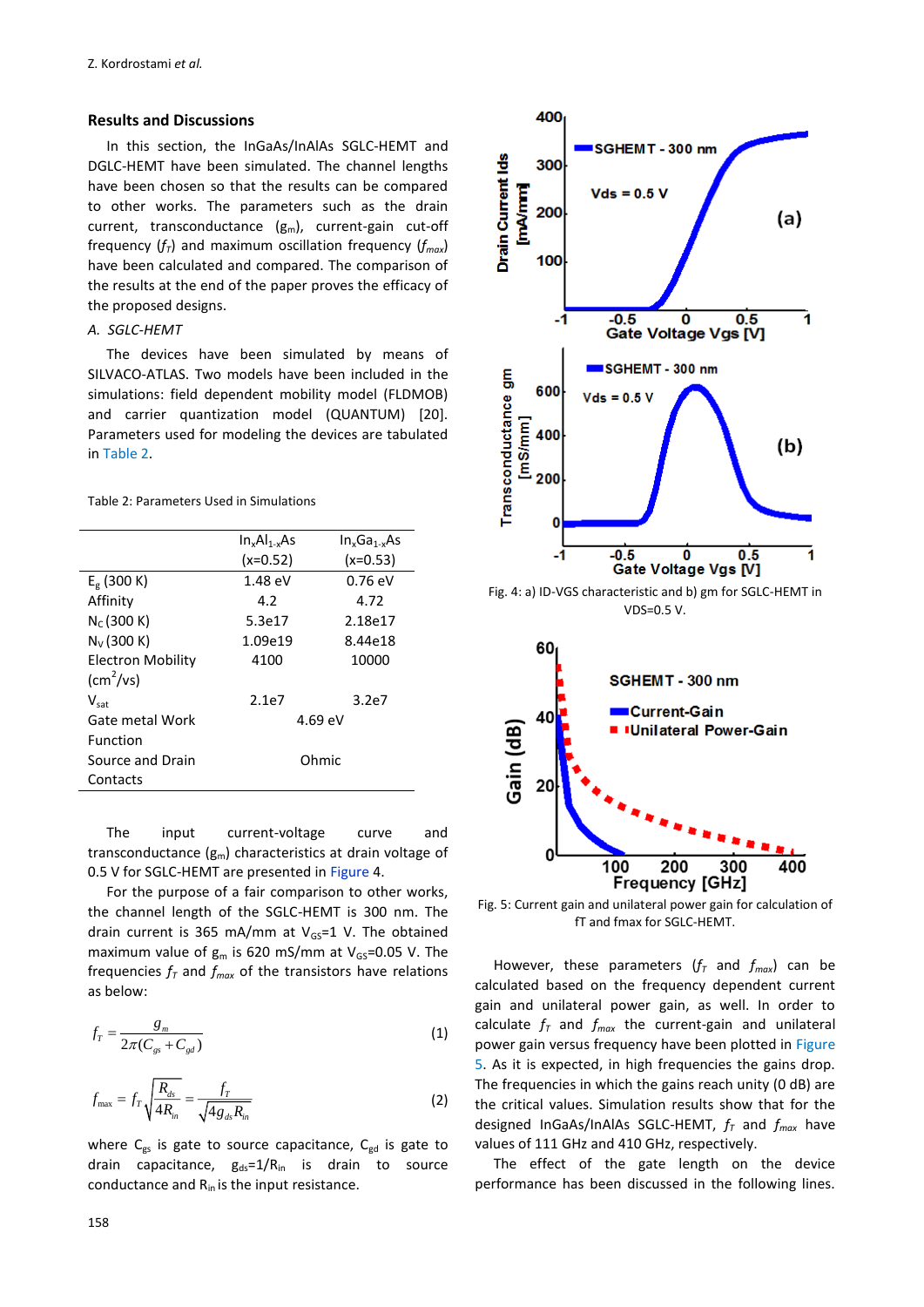By decreasing the gate length to 100 nm, the effects of the short gates on the characteristics of SGLC-HEMT have been studied. Drift diffusion equations have been solved again to obtain the input current- voltage  $(I_D-V_{GS})$ and  $g_m$  characteristics as shown in Figure 6.

In comparison to 300 nm gate length,  $I_D$  and the maximum  $g_m$  have been decreased about 11% and 8%, respectively. The values of the drain current at  $V_{GS}=1$  V and the maximum  $g_m$  of the 100 nm SGLC-HEMT have been obtained 325 mA/mm and 571 mS/mm, respectively. The values of  $f<sub>T</sub>$  and  $f<sub>max</sub>$  have been calculated about 231 GHz and 551 GHz, respectively, as shown in Figure 7.

As the gate length decreases, unlike  $I_D$  and  $g_m$ , frequency characteristics such as  $f<sub>T</sub>$  and  $f<sub>max</sub>$  are improved.



Fig. 6: a) ID-VGS. b) gm for 100 nm channel length SGLC-HEMT in VDS=0.5 V.



Fig. 7: Current gain and unilateral power gain for calculation of *f<sup>T</sup>* and *fmax* for 100 nm channel SGLC-HEMT.

However, the frequencies of unity current gain and unity unilateral power gain are limited by short-channel effects [22] and the performance enhancement due to device scaling is restricted [23]. That is because maintaining the desired channel aspect ratio ( $\alpha = L_g/d$ ) is difficult (d is the vertical distance from gate to the channel) [24]. Also HEMT devices may show shortchannel effects due to other non-idealities such as gate leakage current, traps, and impact ionization [23].

The short channel effects most are demonstrated in devices with gate length less than 100 nm [5]. In order to improve the HEMT performance in short channels, a second gate can be added to the transistor. This will be explained in the next section.



Fig. 8: a) ID-VGS characteristics and b) gm for DGLC-HEMT in VDS=0.5 V.

#### *B. DGLC-HEMT*

The solution to degraded characteristic parameters of the HEMTs (such as the decreased  $g_m$ ) due to short channel is to use double gate HEMT (DG-HEMT) which also provides the benefit of having much larger  $f<sub>T</sub>$  and *fmax*.

A DG-HEMT can be designed by removing the substrate in SG-HEMT and replacing it with duplicated layers around the channel as shown in Figure 2. DG-HEMTs, due to more control of carriers transfer in channel and also maintaining the desired aspect ratio, are suitable to improve HEMTs characteristics. Our proposed high frequency InGaAs/InAlAs HEMT is double gate and laterally contacted.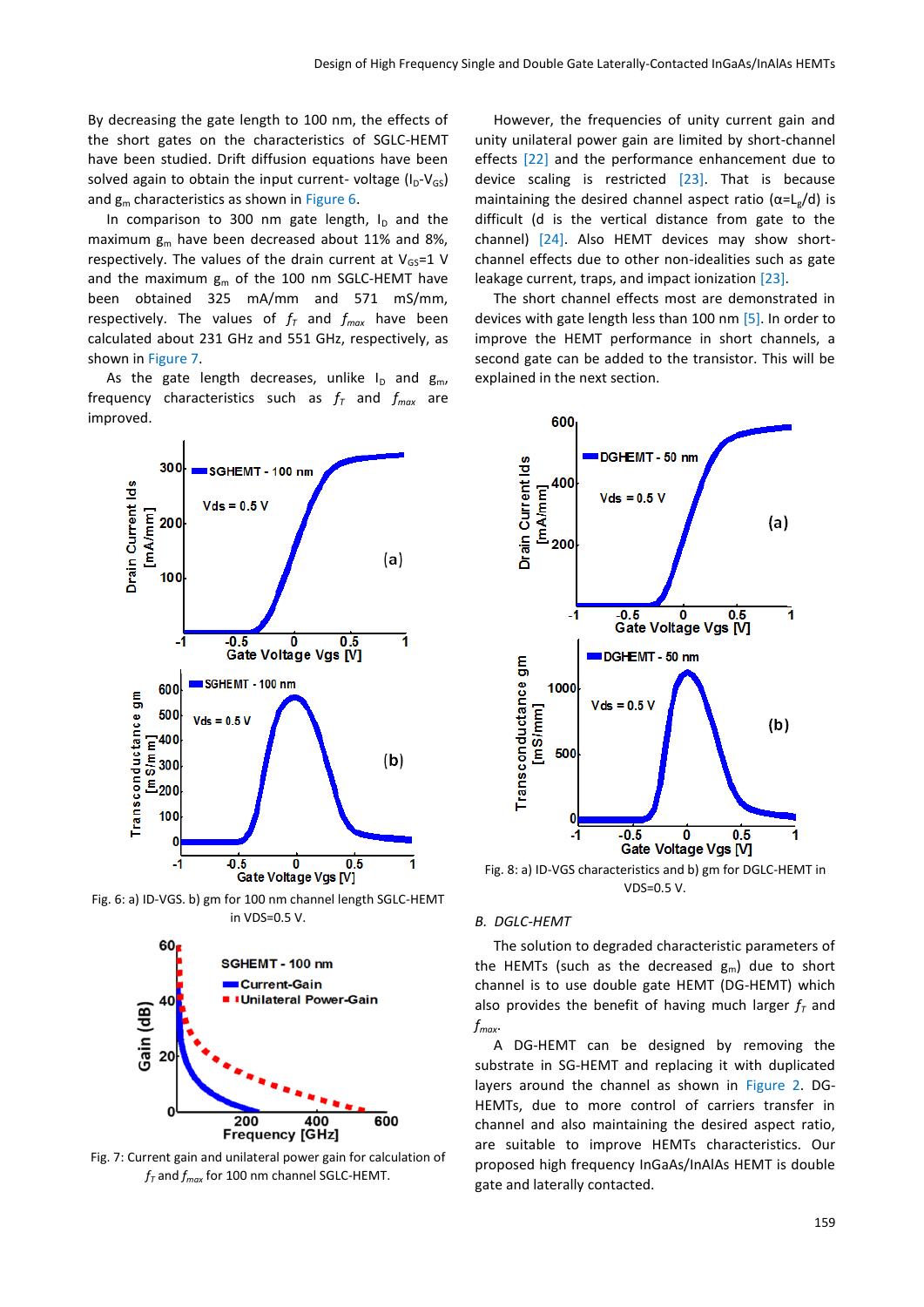The simulations for DGLC-HEMT are presented in the following lines.

The input current-voltage and transconductance curves for  $V_{DS}=0.5$  V are shown in Figure 8. As shown in Figure 8,  $I_D$  at  $V_{GS}$ =1 V is 583 mA/mm and maximum  $g_m$  is 1130 mS/mm which are about 60% and 82% greater than SGLC-HEMT, respectively.

Simulations results show outstanding increases in *f<sup>T</sup>* and *fmax* values. As shown in Figure 9, *f<sup>T</sup>* is about 256 GHz. Also *fmax* is 768 GHz which have significant improvements compared to SGLC-HEMTs.

The results show that the DGLC-HEMT structure is an ideal candidate for high frequency applications. As shown in Figure 9, the current gain and the unilateral gain decrease more slowly than conventional HEMTs and reach unity (0 dB) in much higher frequencies than conventional designs.

This means that the proposed InGaAs/InAlAs DGLC-HEMT is a transistor suitable for high frequency applications.

#### *C. Comparison*

In this section by comparing the obtained results to each other and to the previously reported InGaAs/InAlAs HEMTs, the superior performance of the proposed SG and DG laterally contacted HEMTs has been proved.



Fig. 9: Current gain and unilateral power gain for calculation of fT and fmax in DGLC-HEMT.

The obtained results for SGLC-HEMT and DGLC-HEMT have been tabulated in Table 3.

As illustrated in Table 3, for SGLC-HEMT, shortening the channel length results in the degradation of the drain current and the transconductance, however, the current-gain cut-off frequency  $(f<sub>T</sub>)$  and the maximum oscillation frequency (*fmax*) have become higher.

This is similar to the gain bandwidth trade off that exist between the gain and the cutoff frequency of the transistors. As discussed previously, the short channel effects limit the performance of the HEMTs and this problem can be solved by using a double gate HEMT.

| SGLC-HEMT |            | DGLC-HEMT  |
|-----------|------------|------------|
|           |            |            |
| 300       | 100        | 50         |
|           |            |            |
|           |            | 583        |
|           |            |            |
|           |            |            |
| 620       | 571        | 1130       |
|           |            |            |
|           |            |            |
|           |            | 256        |
| 410       | 551        | 768        |
|           | 365<br>111 | 325<br>231 |

For double gate HEMTs, all of the parameters have been improved compared to the single gate HEMTs. In order to present an illustrative comparison, we have compared the results of gain and frequency characteristics obtained for the proposed SGLC-HEMT and DGLC-HEMT with previous works on InGaAs/InAlAs HEMTs as shown in Table 4.

From the data in Table 4, it is clear that in  $[5]$  and  $[6]$ all the transistor parameters (transconductance, cutoff frequency and the maximum oscillation frequency) have improved in double gate design compared to the single gate design. As shown in Table 4, the proposed SGLC-HEMT has improved the  $f<sub>T</sub>$  and  $f<sub>max</sub>$  compared to the previous works. It can also be concluded that the proposed InGaAs/InAlAs DGLC-HEMT which benefits from laterally contacts (compared to top contacts in other works) is a successful design for providing much larger  $f<sub>T</sub>$  and  $f<sub>max</sub>$  than conventional structures while its  $g<sub>m</sub>$  is also larger than the single gate HEMTs.

Table 4: Comparison of the Proposed HEMTs with Previous Works

|               | Channel        |                  |             |                    |                     |
|---------------|----------------|------------------|-------------|--------------------|---------------------|
| Device        | Length<br>(nm) | $g_m$<br>(mS/mm) | fт<br>(GHz) | $f_{max}$<br>(GHz) | Ref.                |
|               | 300            | 910              | 108         | 349                | [5]                 |
| <b>SGHEMT</b> | 300            | 840              | 108         | 346                | [6]                 |
|               | 300            | 620              | 111         | 410                | <b>This</b><br>work |
|               | 50             | 1810             | 175         | 448                | [5]                 |
| <b>DGHEMT</b> | 50             | 1720             | 179         | 482                | [6]                 |
|               | 50             | 1130             | 256         | 768                | <b>This</b><br>work |

Since parallel conductions have been prevented, all the current is conducted through the 2DEG formed in the undoped channel which provides a high mobility. Performance improvement of lateral source and drain contacts can be attributed to two main mechanisms. First, in the laterally contacted InGaAs/InAlAs HEMT, the 2-DEG is in direct connection to the source and drain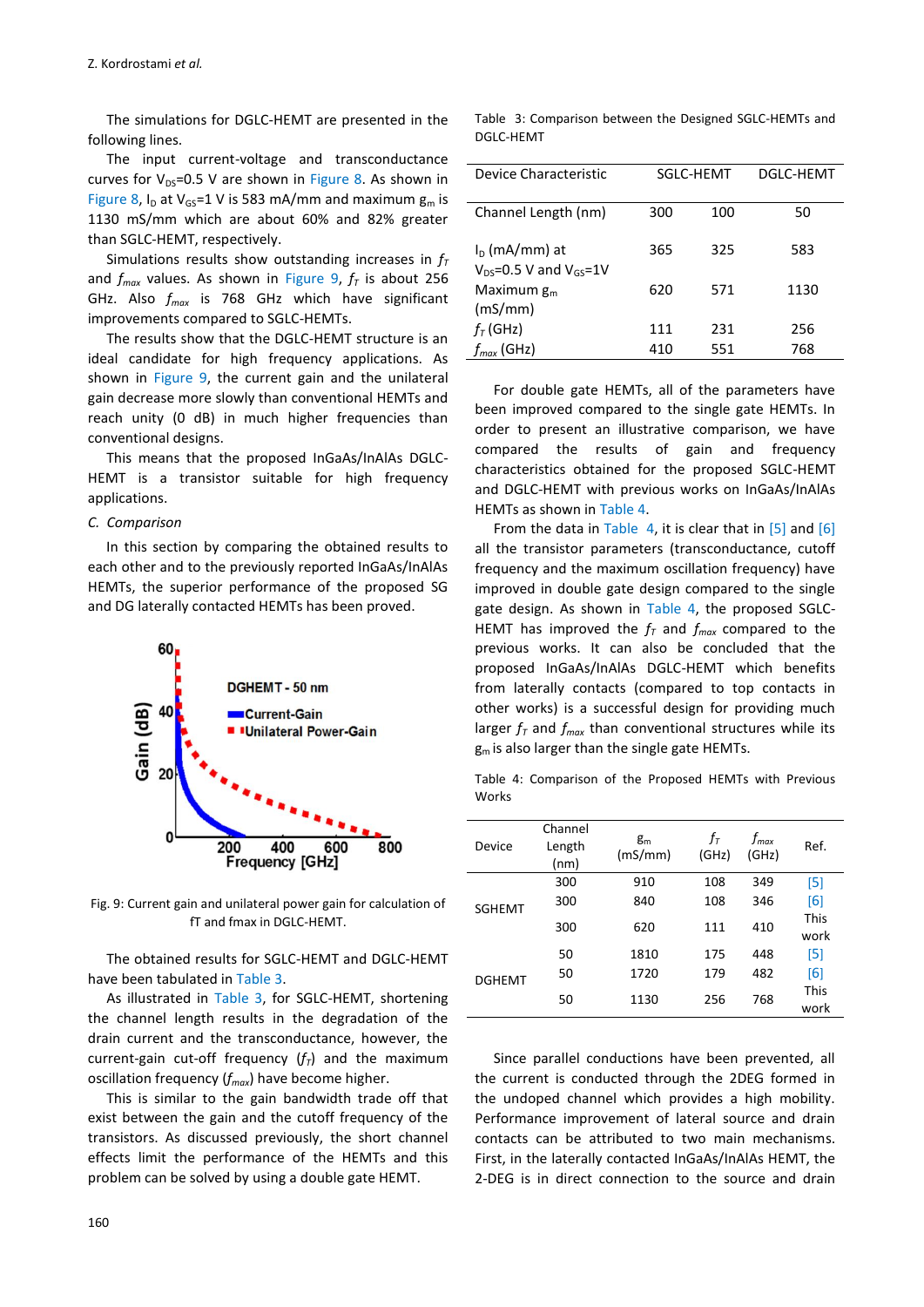contacts. This helps in improving the current conduction. The carriers can run into the source and drain faster and this makes the device appropriate for high switching speed and high frequency applications. Second, the gatesource and gate-drain capacitances are smaller in laterally contacted HEMTS because the distance between gate and source/drain contacts is larger and because of the same reason the parasitic capacitances are smaller than other designs.

As can be seen in the Table 4, the  $f<sub>T</sub>$  of the DG-HEMT has been increased from 175 GHz and 179 GHz [5, 6] to 256 GHz in this paper. The DGLC-HEMT could also improve the *fmax* from 448 GHz and 482 GHz in previous works to 768 GHz which is a great improvement. Another interesting point is that the improvement in the  $f<sub>T</sub>$  and  $f<sub>max</sub>$  compared to other works is much larger for DGLC-HEMT than that of the SGLC-HEMT. The obtained results verify that using laterally source and drain contacts in InGaAs/InAlAs DGLC-HEMT improves its high frequency performance significantly. This work proposes this design as a very high frequency HEMT suitable for high frequency applications.

#### **Conclusion**

Improved designs of InGaAs/InAlAs HEMTs were presented and studied. In order to increase the  $f<sub>T</sub>$  and  $f_{\text{max}}$  instead of decreasing the gate length which is a restricted solution because of short channel effects, a very efficient structure was proposed. The designed HEMT benefits from laterally source and drain contacts. The results showed superior performance of the laterally contacted HEMTs compared to top contacted ones. The best frequency response was obtained for DGLC-HEMT. The proposed DG-HEMT design could improve the current-gain cut-off frequency and maximum oscillation frequency to 256 GHz and 768 GHz, respectively. The comparison of the performance of the DGLC-HEMT with SGLC-HEMT and with previously reported double gate HEMTs, verified the significant improvements in DC and AC characteristics of the HEMTs caused by the proposed design.

#### **Author Contributions**

Zoheir Kordrostami designed the devices, Fatemeh Khalifeh provided the simulation results. Samaneh Hamedi carried out the data analysis. Zoheir Kordrostami, Fatemeh Khalifeh and Samaneh Hamedi wrote the manuscript.

# **Conflict of Interest**

The author declares that there is no conflict of interests regarding the publication of this manuscript. In addition, the ethical issues, including plagiarism, informed consent, misconduct, data fabrication and/or falsification, double publication and/or submission, and redundancies have been completely observed by the authors.

#### **Abbreviations**

| HEMT      | High electron mobility transistors   |
|-----------|--------------------------------------|
| SGLC-HEMT | Single-gate laterally contacted HEMT |
| DGLC-HEMT | Double-gate laterally contacted HEMT |

#### **References**

- [1] [J.-H. Tsai, P.-S. Lin, Y.-C. Chen, S.-H. Liou, J.-S. Niu, "Comparative](https://link.springer.com/article/10.1134%2FS1063782619030187)  [Studies of AlGaAs/InGaAs Enhancement/Depletion-Mode High](https://link.springer.com/article/10.1134%2FS1063782619030187)  [Electron Mobility Transistors with Virtual Channel Layers by](https://link.springer.com/article/10.1134%2FS1063782619030187)  [Hybrid Gate Recesses Approaches,"](https://link.springer.com/article/10.1134%2FS1063782619030187) J. Semicond., 53(3): 406-410, [2019.](https://link.springer.com/article/10.1134%2FS1063782619030187)
- [2] [Y.-S. Lin, B.-Y. Chen, "Effects of surface passivation and](https://www.sciencedirect.com/science/article/abs/pii/S0167931718304489?via%3Dihub)  [temperature on AlGaAs/InGaAs high-electron mobility transistor,"](https://www.sciencedirect.com/science/article/abs/pii/S0167931718304489?via%3Dihub)  [Microelectron. Eng, 214\):](https://www.sciencedirect.com/science/article/abs/pii/S0167931718304489?via%3Dihub) 100-103, 2019.
- [3] [F. Schwierz, J. J. Liou, "Semiconductor devices for RF applications:](https://www.sciencedirect.com/science/article/abs/pii/S0026271400000767)  [evolution and current status," Microelectron. Reliab., 41\(2\):](https://www.sciencedirect.com/science/article/abs/pii/S0026271400000767) 145- [168, 2001.](https://www.sciencedirect.com/science/article/abs/pii/S0026271400000767)
- [4] [T. Enoki, M. Tomizawa, Y. Umeda, Y. Ishii, "0.05-µ m-Gate](https://iopscience.iop.org/article/10.1143/JJAP.33.798)  [InAlAs/InGaAs High Electron Mobility Transistor and Reduction](https://iopscience.iop.org/article/10.1143/JJAP.33.798)  [of Its Short-Channel Effects,"](https://iopscience.iop.org/article/10.1143/JJAP.33.798) Jpn. J. Appl. Phys., 33(1S): 798, [1994.](https://iopscience.iop.org/article/10.1143/JJAP.33.798)
- [5] [S. Zafar, A. Kashif, S. Hussain, N. Akhtar, N. Bhatti, M. Imran,](https://ieeexplore.ieee.org/document/6512189)  ["Designing of double gate HEMT in TCAD for THz applications,"](https://ieeexplore.ieee.org/document/6512189)  [presented at the 10th International Bhurban Conference on](https://ieeexplore.ieee.org/document/6512189)  [Applied Sciences and Technology \(IBCAST\), Islamabad, Pakistan,](https://ieeexplore.ieee.org/document/6512189)  [2013.](https://ieeexplore.ieee.org/document/6512189)
- [6] [R. Gupta, S. Rathi, M. Gupta, R. Gupta, "Microwave performance](https://www.sciencedirect.com/science/article/abs/pii/S0749603610000510)  [enhancement in Double and Single Gate HEMT with channel](https://www.sciencedirect.com/science/article/abs/pii/S0749603610000510)  [thickness variation," Superlattices Microstruct., 47\(6\):](https://www.sciencedirect.com/science/article/abs/pii/S0749603610000510) 779-794, [2010.](https://www.sciencedirect.com/science/article/abs/pii/S0749603610000510)
- [7] [G. Galiev et al., "Structural and electrical properties of](https://link.springer.com/article/10.1134/S1063774514060108)  [InAlAs/InGaAs/InAlAs HEMT heterostructures on InP substrates](https://link.springer.com/article/10.1134/S1063774514060108)  [with InAs inserts in quantum well," Crystallogr. Rep., 59\(6\):](https://link.springer.com/article/10.1134/S1063774514060108) 900- [907, 2014.](https://link.springer.com/article/10.1134/S1063774514060108)
- [8] [V. Kulbachinskii et al., "Experimental determination](https://link.springer.com/article/10.1134%2FS1063782615020165) of the [electron effective masses and mobilities in each dimensionally](https://link.springer.com/article/10.1134%2FS1063782615020165)[quantized subband in an In x Ga1− x As quantum well with InAs](https://link.springer.com/article/10.1134%2FS1063782615020165)  [inserts," Semiconductors, 49\(2\):](https://link.springer.com/article/10.1134%2FS1063782615020165) 199-208, 2015.
- [9] I. S. Vasil'evskiı̆ et al., "Electrical and structural properties of [PHEMT heterostructures based on AlGaAs/InGaAs/AlGaAs and](https://link.springer.com/article/10.1134/S1063782608090145)  δ[-doped on two sides," Semiconductors, 42\(9\):](https://link.springer.com/article/10.1134/S1063782608090145) 1084-1091, 2008.
- [10] N. Maeda, H. Ito, T. Enoki, Y. Ishii, "Dependence on channel potential structures of I–[V characteristics in InAlAs/InGaAs](https://aip.scitation.org/doi/10.1063/1.363891)  [pseudomorphic high electron mobility transistors," J. Appl.](https://aip.scitation.org/doi/10.1063/1.363891)  Phys., 81(3): [1552-1565, 1997.](https://aip.scitation.org/doi/10.1063/1.363891)
- [11] [M. Sexl et al., "MBE growth of double-sided doped InAlAsInGaAs](https://www.sciencedirect.com/science/article/pii/S0022024896012031)  [HEMTs with an InAs layer inserted in the channel," J. Cryst.](https://www.sciencedirect.com/science/article/pii/S0022024896012031)  Growth, 175: [915-918, 1997.](https://www.sciencedirect.com/science/article/pii/S0022024896012031)
- [12] [T. Takahashi et al., "Enhancement of fmax to 910 GHz by](https://ieeexplore.ieee.org/document/7747517)  [Adopting Asymmetric Gate Recess and Double-Side-Doped](https://ieeexplore.ieee.org/document/7747517)  [Structure in 75-nm-Gate InAlAs/InGaAs HEMTs," IEEE Trans.](https://ieeexplore.ieee.org/document/7747517)  [Electron Devices, 64\(1\):](https://ieeexplore.ieee.org/document/7747517) 89-95, 2017.
- [13] [T. Takahashi et al., "Maximum frequency of oscillation of 1.3 THz](https://iopscience.iop.org/article/10.7567/APEX.10.024102)  [obtained by using an extended drain-side recess structure in 75](https://iopscience.iop.org/article/10.7567/APEX.10.024102) [nm-gate InAlAs/InGaAs high-electron-mobility transistors," Appl.](https://iopscience.iop.org/article/10.7567/APEX.10.024102)  [Phys. Express, 10\(2\): 024102, 2017.](https://iopscience.iop.org/article/10.7567/APEX.10.024102)
- [14] [C. D. Vazquez-Colon, D. C. Look, H. Eric,](https://www.spiedigitallibrary.org/conference-proceedings-of-spie/10918/1091819/Simple-ohmic-contact-formation-in-HEMT-structures--application-to/10.1117/12.2510348.short?SSO=1) J. S. Cetnar, A. A. Ayon, "- [Simple ohmic contact formation in HEMT structures:](https://www.spiedigitallibrary.org/conference-proceedings-of-spie/10918/1091819/Simple-ohmic-contact-formation-in-HEMT-structures--application-to/10.1117/12.2510348.short?SSO=1)  [application to AlGaN/GaN," presented at the Gallium Nitride](https://www.spiedigitallibrary.org/conference-proceedings-of-spie/10918/1091819/Simple-ohmic-contact-formation-in-HEMT-structures--application-to/10.1117/12.2510348.short?SSO=1)